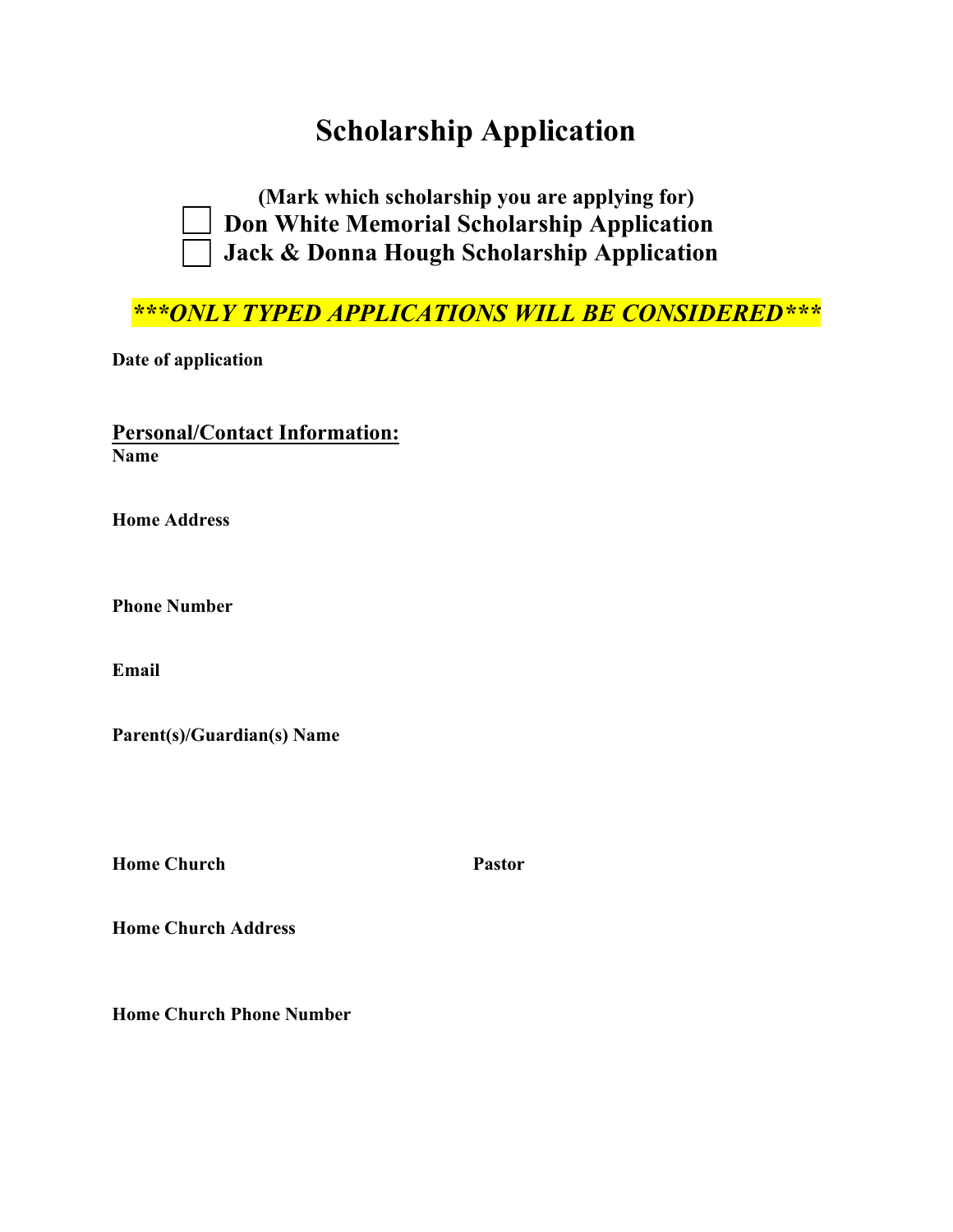### **School Activities:**

**List group or individual school activities in which you are an active member and identify any leadership role or responsibilities you may have.** 

**Church Involvement: Identify areas you are active or serving in your church.**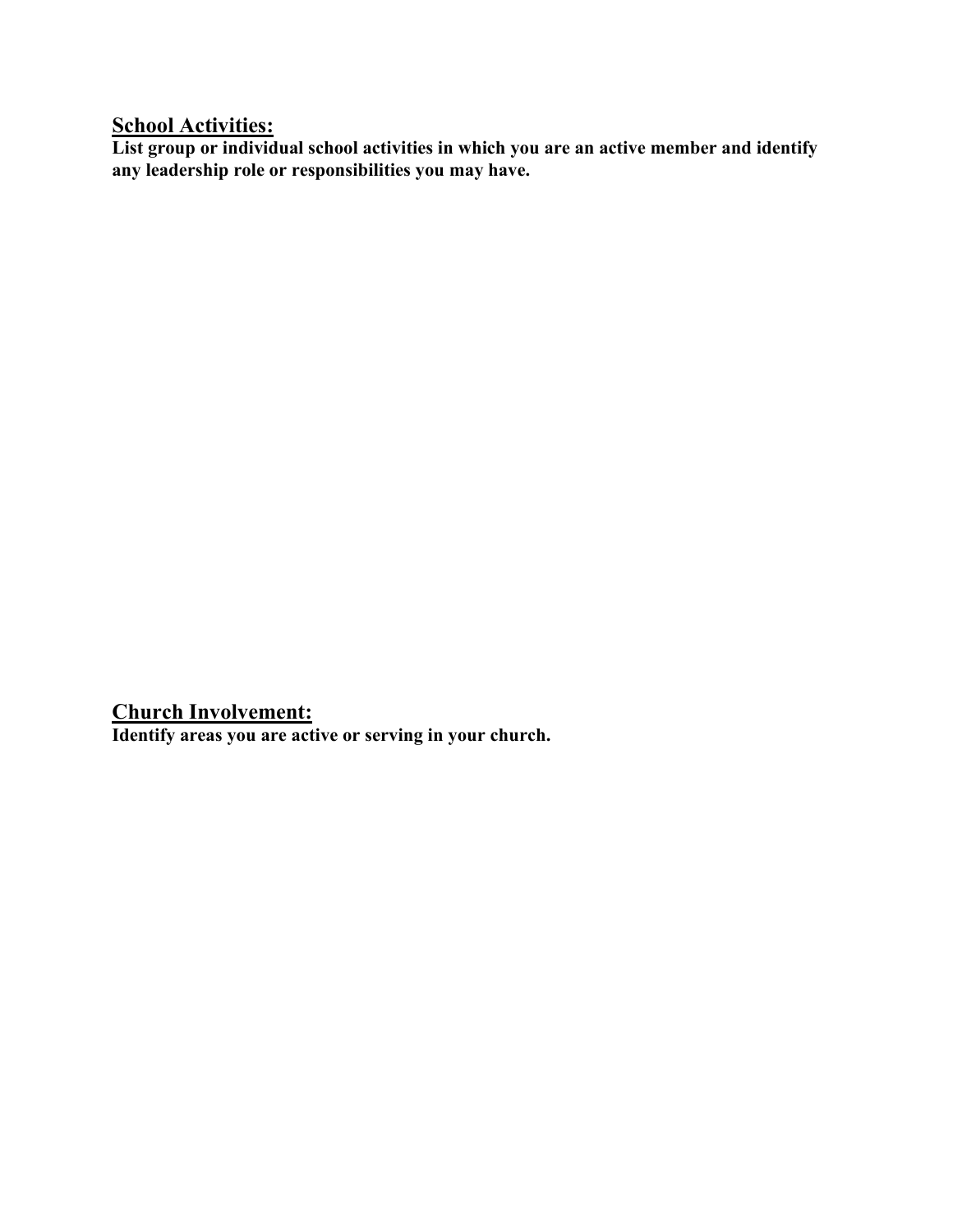## **Community Service:**

**List any community service and identify any leadership role or responsibility you may have.** 

**Academic:** 

**High School GPA College GPA (if applicable)**

**Name of the college you plan to attend in the fall.**

**What will you study in college and what are your goals/plans upon graduation from college?**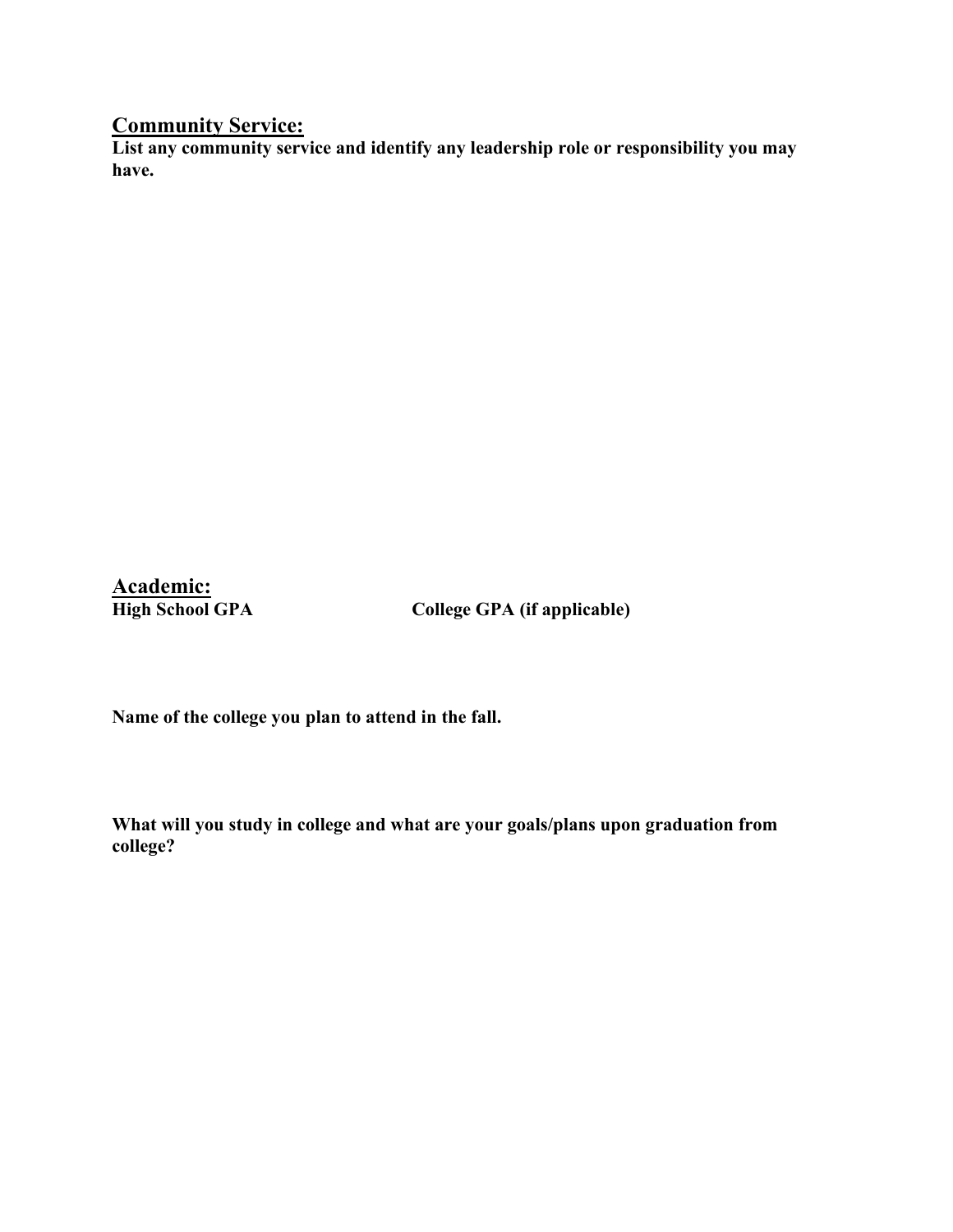**List any awards or honors that you have received at school, church, work, or in the community during the past four years.** 

**Your Faith Journey:** 

**Give a summary of your personal relationship with Jesus Christ.**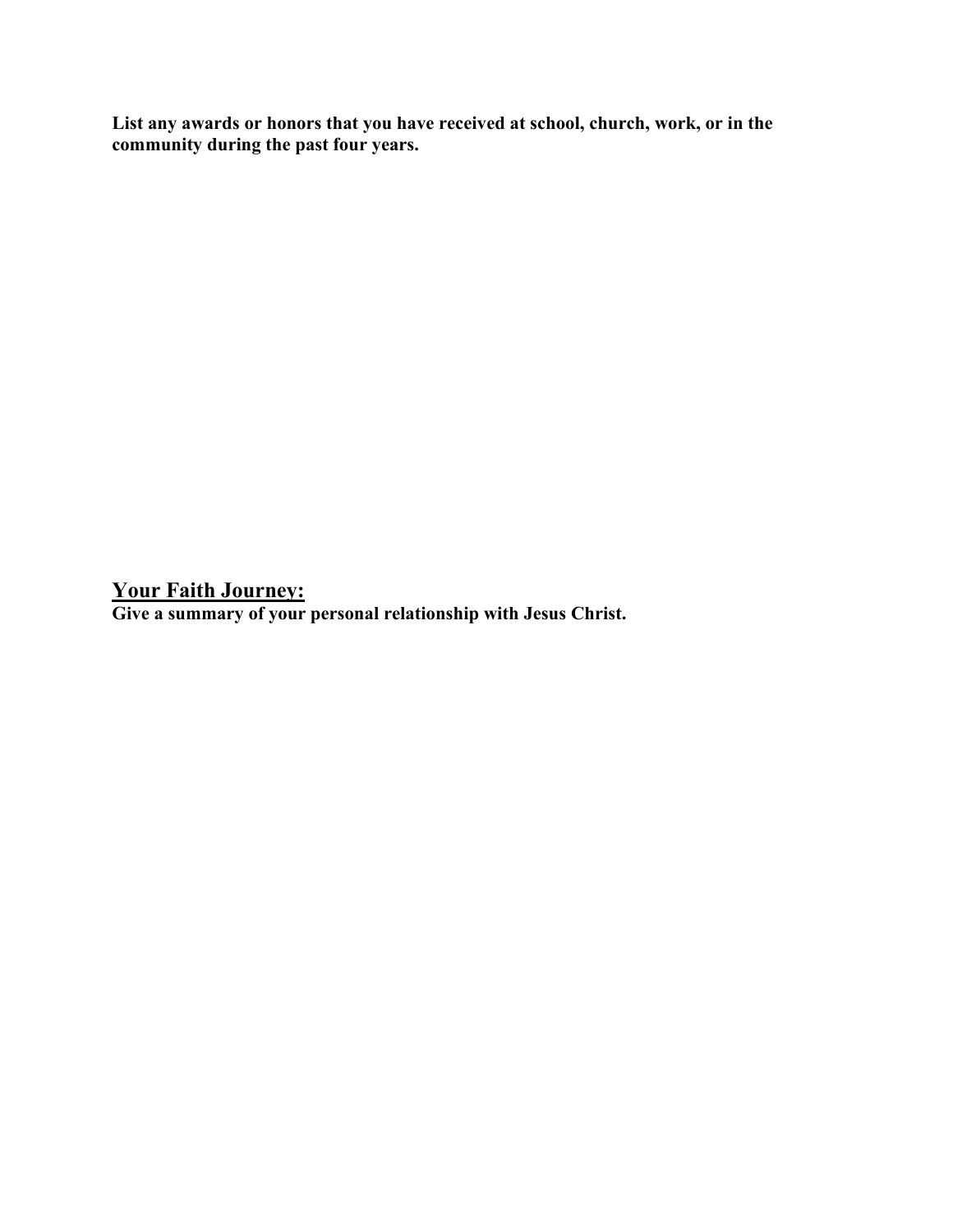**How has your church influenced your life journey of faith?**

**How has Southwest Covenant Schools influenced your life journey of faith?**